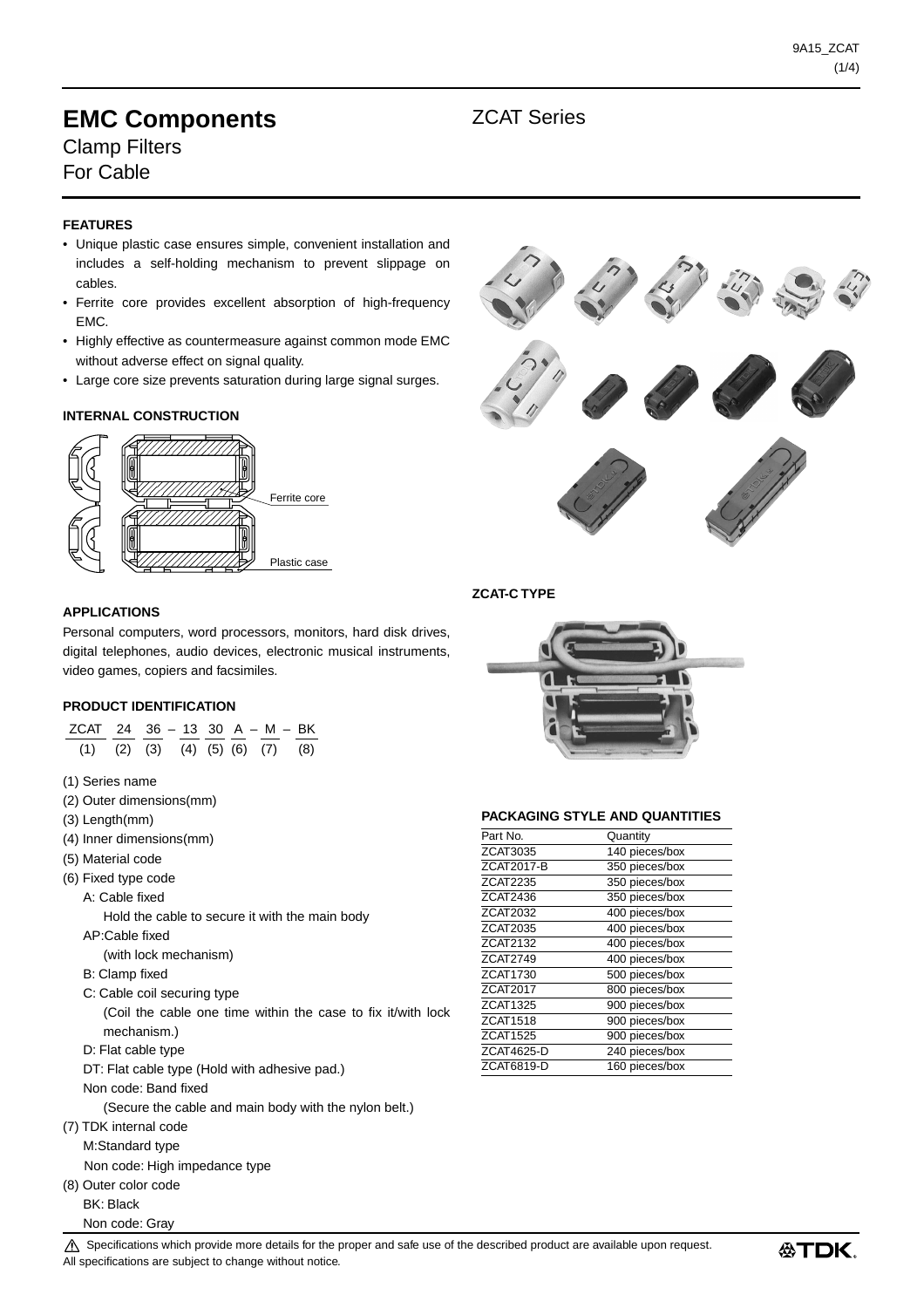# **EMC Components EMC** ZCAT Series

Clamp Filters For Cable



ZCAT6819-5230D(-BK) 67.5±1 18.5±1 52±1 16±1 – For 40 wires flat cable 58 12

∗1 Set M marking on product. ZCAT6819-5230DT(-BK)∗3 67.5±1 18.5±1 52±1 17±1 – For 40 wires flat cable 58 12

∗2 These products are delivered with fixed band.

∗3 ZCAT-DT type: Adapted for flat cables and hold with adhesive pad.

• ZCAT-B type: Clamp fixed type installation hole diameter ø4.8 to 4.9mm, thickness of board 0.5 to 2mm.

• ZCAT-AP, ZCAT-C type: Once closed, the case will not be easily opened manually.

#### **STRUCTURE OF THE MOUNTING BAND**

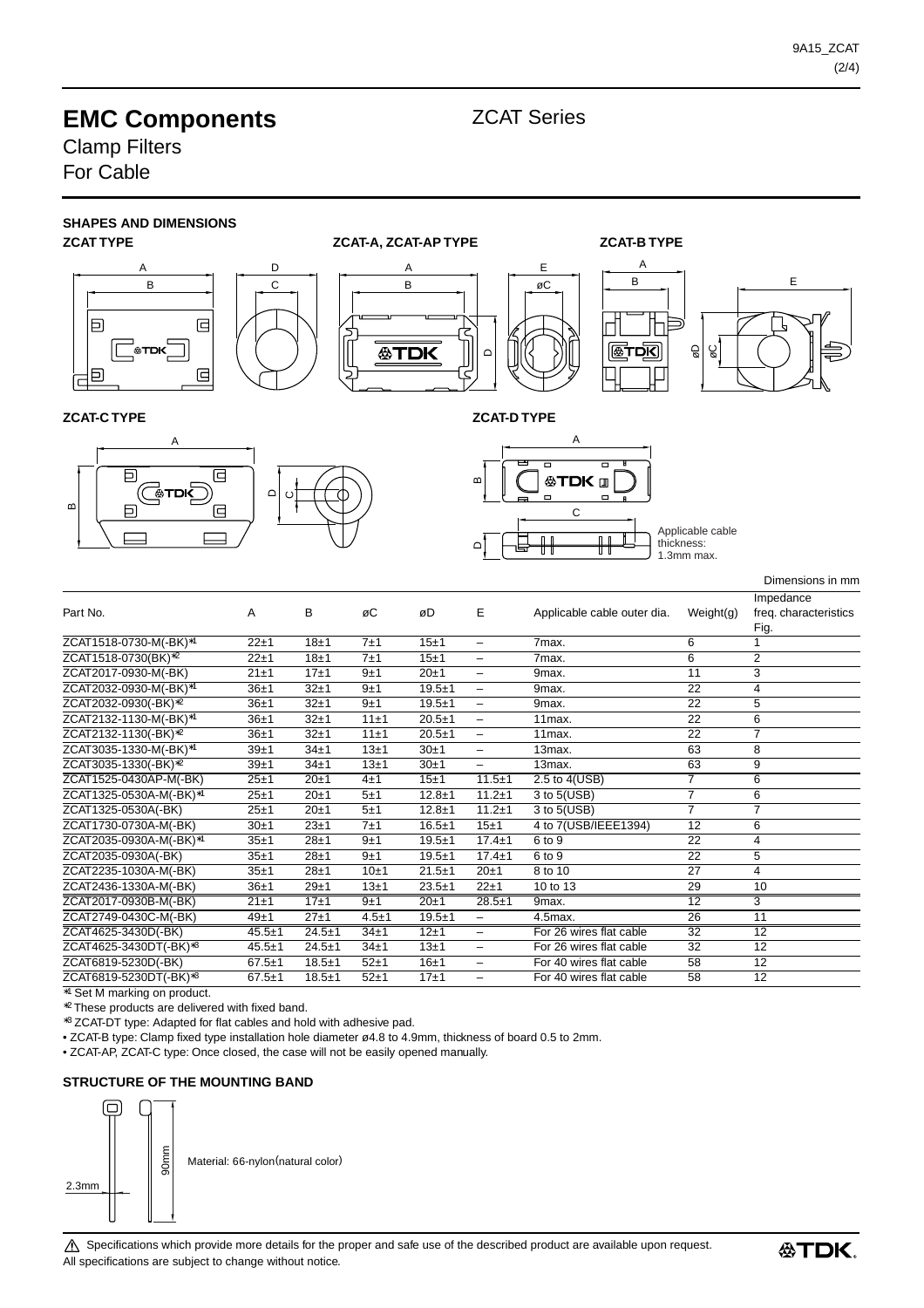# **EMC Components EMC** ZCAT Series

Clamp Filters For Cable

#### **ELECTRICAL CHARACTERISTICS**

| Part No.          | Impedance $(\Omega)$ min. [50 to 500MHz] |
|-------------------|------------------------------------------|
| ZCAT1518-0730-M   | 35                                       |
| ZCAT2017-0930-M   | 35                                       |
| ZCAT2032-0930-M   | 80                                       |
| ZCAT2132-1130-M   | 50                                       |
| ZCAT3035-1330-M   | 100                                      |
| ZCAT1525-0430AP-M | 50                                       |
| ZCAT1325-0530A-M  | 50                                       |
| ZCAT1730-0730A-M  | 50                                       |
| ZCAT2035-0930A-M  | 80                                       |
| ZCAT2235-1030A-M  | 80                                       |
| ZCAT2436-1330A-M  | 50                                       |
| ZCAT2017-0930B-M  | 35                                       |
| ZCAT2749-0430C-M  | 80                                       |
| ZCAT4625-3430D(T) | 35                                       |
| ZCAT6819-5230D(T) | 35                                       |

• Test conditions: R-X meter at unloaded condition, ø1mm solder plated copper wire passes through.

### **TYPICAL EMC SUPPRESSION EFFECTS RADIATION LEVEL vs. FREQUENCY CHARACTERISTICS**





### **TYPICAL ELECTRICAL CHARACTERISTICS IMPEDANCE vs. FREQUENCY CHARACTERISTICS**

1000

**ZCAT2032-0930 ZCAT2035-0930A**

100

Impedance(Ω)

 $m$ pedance $(\Omega)$ 

 $10\frac{1}{10}$ 



10 100 1000

Frequency(MHz)



Frequency(MHz)

**ZCAT2132-1130-M ZCAT1325-0530A-M ZCAT1525-0430AP-M ZCAT1730-0730A-M**



#### **ZCAT1518-0730-M ZCAT1518-0730 ZCAT2017-0930-M ZCAT2017-0930B-M**

 $1000$ 

**ZCAT2132-1130 ZCAT1325-0530A**

100

Impedance(Ω)

 $m$ pedance $(\Omega)$ 

10



10 100 1000

Frequency(MHz)

#### **ZCAT2032-0930-M ZCAT2035-0930A-M ZCAT2235-1030A-M**



**ZCAT3035-1330-M**

 $\triangle$  Specifications which provide more details for the proper and safe use of the described product are available upon request. All specifications are subject to change without notice.



<sup>1000</sup>  $m$ pedance $(\Omega)$ Impedance(Ω) 100  $10\frac{1}{10}$ 10 100 1000 Frequency(MHz)